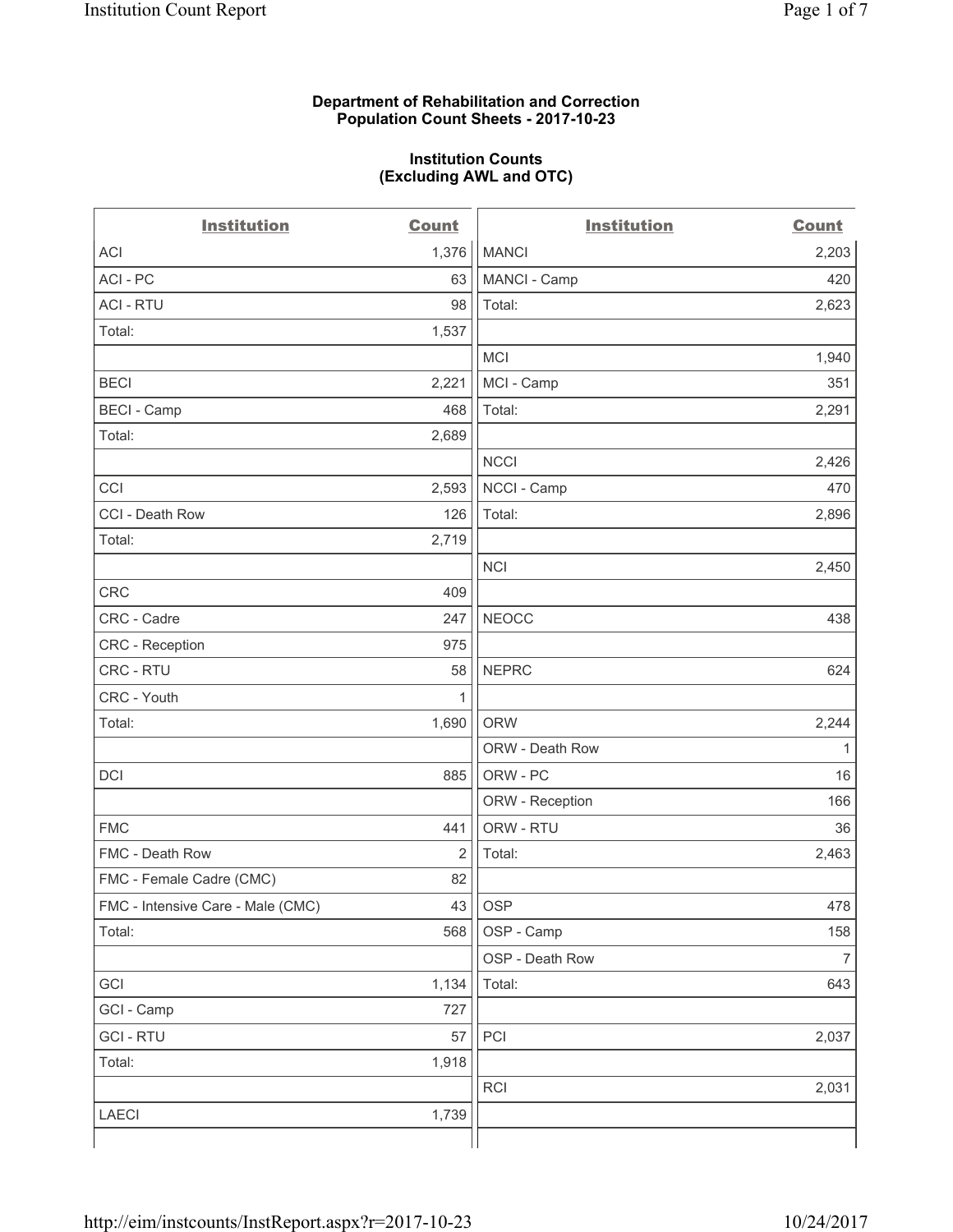|                          |       | <b>RICI</b> | 2,604                              |
|--------------------------|-------|-------------|------------------------------------|
| LECI                     | 2,304 |             |                                    |
| LECI - Camp              | 182   | SCI         | 2,037                              |
| Total:                   | 2,486 |             |                                    |
|                          |       | SOCF        | 1,209                              |
| LOCI                     | 2,294 | SOCF - RTU  | 57                                 |
|                          |       | Total:      | 1,266                              |
| LORCI                    | 223   |             |                                    |
| LORCI - Cadre            | 144   | <b>TCI</b>  | 1,035                              |
| <b>LORCI - Reception</b> | 1,051 | TCI - Camp  | 447                                |
| Total:                   | 1,418 | Total:      | 1,482                              |
|                          |       |             |                                    |
| <b>MACI</b>              | 1,056 | <b>TOCI</b> | 504                                |
| MACI - Minimum           | 1,256 | TOCI - PC   | 93                                 |
| Total:                   | 2,312 | Total:      | 597                                |
|                          |       |             |                                    |
|                          |       | <b>WCI</b>  | 1,222                              |
|                          |       | WCI - RTU   | 33                                 |
|                          |       | Total:      | 1,255                              |
|                          |       |             |                                    |
|                          |       |             | <b>Total Population:</b><br>49,992 |

\* The Total Population includes 30 Offenders with Reason Codes 30 & 31. \*\* The Total Population includes 38 Offenders with Reason Code 0A.

## **Male Population by Security Level (Include AWL and Exclude OTC)**

| <b>Security Level</b>  | <b>Body</b> | <b>AWL</b> | $(-OTC)$ | <b>Total</b> |
|------------------------|-------------|------------|----------|--------------|
| Total Level 5          | 83          |            |          | 83           |
| Total Level 4          | 2,268       | 36         | 34       | 2,270        |
| Total Level 3          | 11,895      | 134        | 113      | 11,916       |
| Total Level 2          | 15,910      | 217        | 148      | 15,979       |
| Total Level 1          | 15,546      | 168        | 77       | 15,637       |
| <b>Total Death Row</b> | 137         | 0          | 0        | 137          |
| <b>Total Male</b>      | 45,839      | 556        | 373      | 46,022       |

#### **Female Population by Institution (Include AWL and Exclude OTC)**

| <b>Institution</b>              | <b>Body</b> | <b>AWL</b> | $(-OTC)$ | <b>Total</b> |
|---------------------------------|-------------|------------|----------|--------------|
| <b>DCI</b>                      | 885         |            |          | 886          |
| <b>FMC</b>                      | 22          |            |          | 23           |
| <b>FMC</b> - Female Cadre (CMC) | 82          |            |          | 83           |
|                                 |             |            |          |              |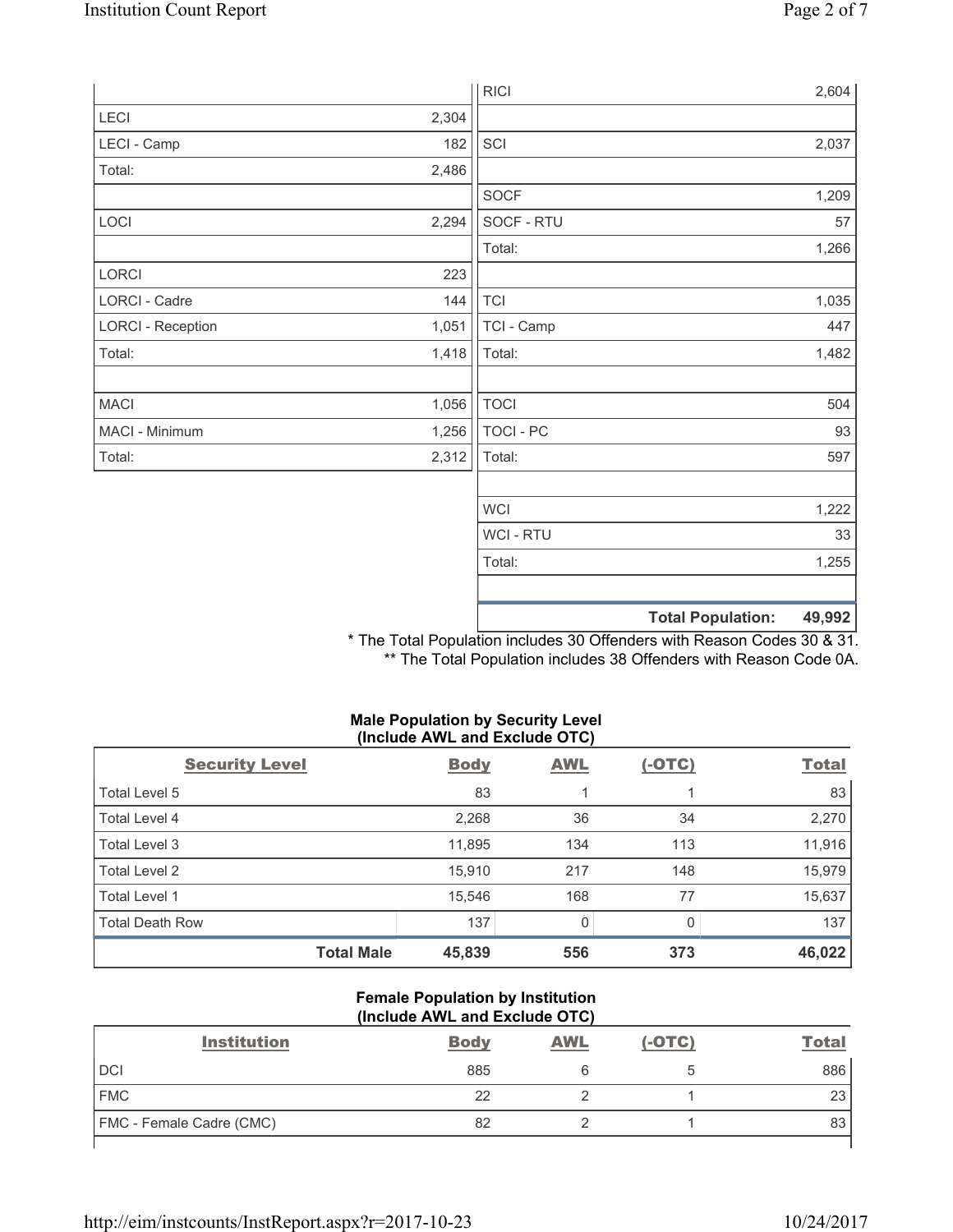|                 | <b>Total Population:</b> | 49,912 | 633 | 417 | 50,128 |
|-----------------|--------------------------|--------|-----|-----|--------|
|                 | <b>Total Female</b>      | 4,073  | 77  | 44  | 4,106  |
| ORW - RTU       |                          | 36     |     |     | 36     |
| ORW - Reception |                          | 166    |     |     | 166    |
| ORW - PC        |                          | 16     | 0   | 0   | 16     |
| ORW - Death Row |                          |        | 0   | 0   |        |
| <b>ORW</b>      |                          | 2,243  | 45  | 22  | 2,266  |
| <b>NEPRC</b>    |                          | 622    | 20  | 13  | 629    |

## **Male Population by Institution: Security Level 5 (Include AWL and Exclude OTC)**

| <b>Institution</b>   | <b>Body</b>    | <b>AWL</b>     | $(-OTC)$     | <b>Total</b>   |
|----------------------|----------------|----------------|--------------|----------------|
| <b>ACI</b>           |                | 0              | $\Omega$     |                |
| LECI                 |                | 0              | $\mathbf{0}$ |                |
| LOCI                 |                | $\Omega$       | $\mathbf{0}$ |                |
| LORCI                | 1              | 0              | 0            |                |
| <b>MACI</b>          | $\overline{2}$ | $\mathbf 0$    | $\mathbf{0}$ | 2              |
| <b>MANCI</b>         | $\overline{2}$ | $\Omega$       | $\Omega$     | 2              |
| <b>OSP</b>           | 40             |                |              | 40             |
| SCI                  |                | $\Omega$       | $\Omega$     |                |
| SOCF                 | 29             | $\overline{0}$ | $\Omega$     | 29             |
| SOCF - RTU           | 3              | $\mathbf 0$    | $\mathbf{0}$ | 3              |
| <b>TOCI</b>          | $\overline{2}$ | 0              | 0            | $\overline{2}$ |
| <b>Total Level 5</b> | 83             |                |              | 83             |

# **Male Population by Institution: Security Level 4 (Include AWL and Exclude OTC)**

| <b>Institution</b> | <b>Body</b> | <b>AWL</b>   | $(-OTC)$ | <b>Total</b> |
|--------------------|-------------|--------------|----------|--------------|
| ACI                | 9           |              | $\Omega$ | 10           |
| CCI                | 5           |              |          | 5            |
| CRC                | 34          |              |          | 34           |
| CRC - Reception    | 10          |              |          | 10           |
| CRC - RTU          |             | 0            | 0        |              |
| <b>FMC</b>         |             | $\mathbf{0}$ |          |              |
| GCI                |             | $\Omega$     |          |              |
| <b>LAECI</b>       |             | $\mathbf 0$  | $\Omega$ |              |
| <b>LECI</b>        | 55          | $\mathbf 0$  | 0        | 55           |
| LOCI               | 10          | $\mathbf 0$  | 0        | 10           |
| <b>LORCI</b>       | 16          | 6            | 6        | 16           |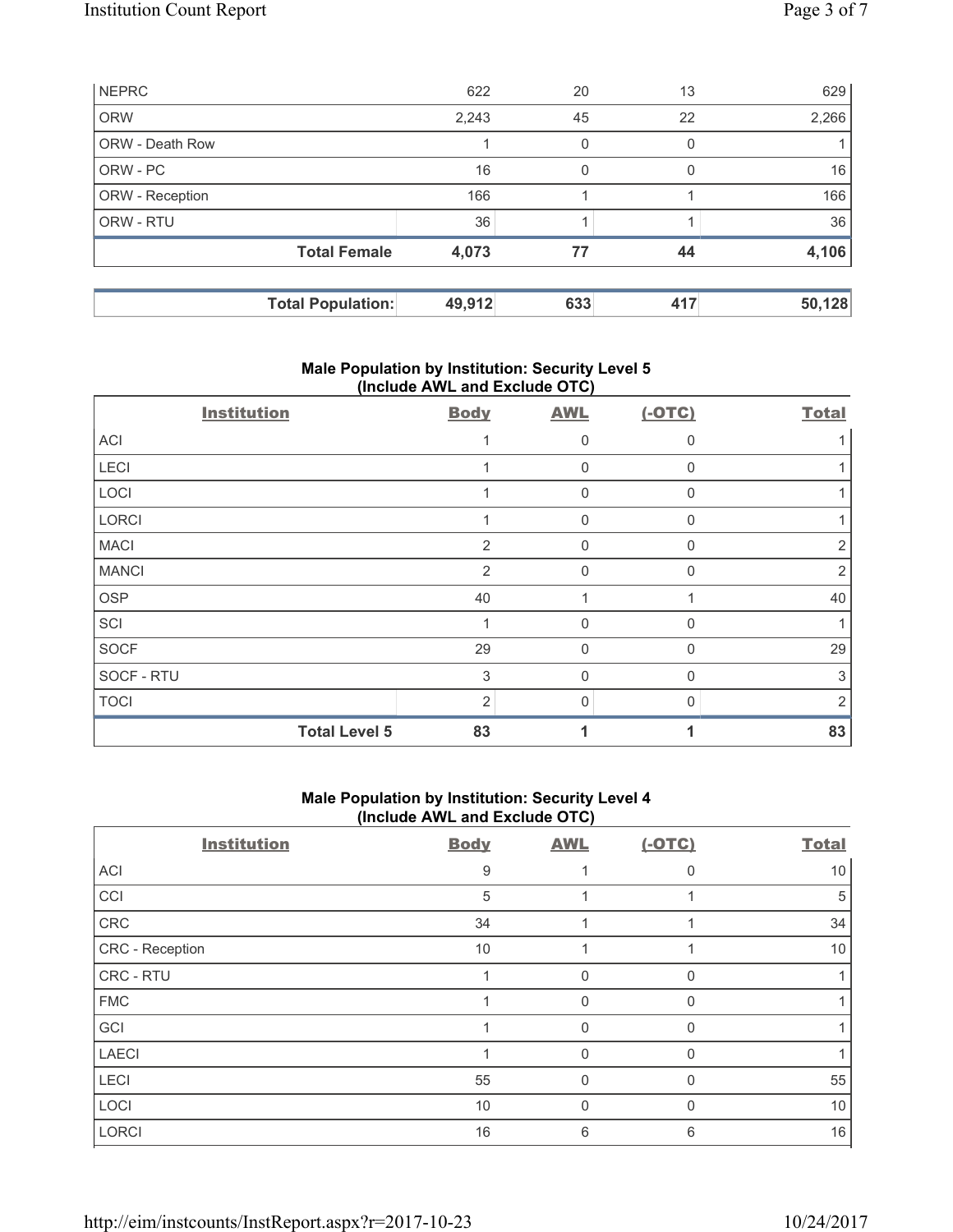| LORCI - Cadre            | 1              | 0                         | $\boldsymbol{0}$          | 1              |
|--------------------------|----------------|---------------------------|---------------------------|----------------|
| <b>LORCI - Reception</b> | 8              | $\mathsf{O}\xspace$       | $\mathsf{O}\xspace$       | $\,8\,$        |
| <b>MACI</b>              | 40             | $\mathsf{O}\xspace$       | $\mathsf{O}\xspace$       | 40             |
| <b>MANCI</b>             | 100            | $\overline{2}$            | $\overline{2}$            | 100            |
| MCI                      | $\overline{4}$ | $\mathsf{O}\xspace$       | $\mathsf{O}\xspace$       | $\overline{4}$ |
| NCCI                     | $\mathbf{1}$   | $\mathsf{O}\xspace$       | $\mathsf{O}\xspace$       | $\mathbf{1}$   |
| <b>NCI</b>               | 5              | $\mathsf{O}\xspace$       | $\mathsf{O}\xspace$       | $\sqrt{5}$     |
| <b>NEOCC</b>             | 1              | $\mathsf{O}\xspace$       | $\mathsf{O}\xspace$       | $\mathbf{1}$   |
| OSP                      | 433            | $\sqrt{5}$                | 4                         | 434            |
| PCI                      | 1              | $\mathsf{O}\xspace$       | $\mathsf{O}\xspace$       | 1              |
| RCI                      | 19             | $\sqrt{3}$                | $\,$ 3 $\,$               | $19$           |
| <b>RICI</b>              | $\overline{4}$ | $\mathsf{O}\xspace$       | $\mathsf 0$               | $\overline{4}$ |
| SCI                      | 11             | $\mathsf{O}\xspace$       | $\mathsf{O}\xspace$       | 11             |
| SOCF                     | 1,177          | 12                        | 12                        | 1,177          |
| SOCF - RTU               | 54             | $\mathsf{O}\xspace$       | $\mathsf{O}\xspace$       | 54             |
| <b>TCI</b>               | 13             | $\mathsf{O}\xspace$       | $\mathsf 0$               | 13             |
| <b>TOCI</b>              | 206            | $\ensuremath{\mathsf{3}}$ | $\ensuremath{\mathsf{3}}$ | 206            |
| TOCI - PC                | 17             | $\mathsf{O}\xspace$       | $\mathsf{O}\xspace$       | 17             |
| <b>WCI</b>               | 28             | $\mathbf 1$               | $\mathbf{1}$              | 28             |
| WCI - RTU                | $\overline{2}$ | 0                         | $\mathbf 0$               | $\overline{2}$ |
| <b>Total Level 4</b>     | 2,268          | 36                        | 34                        | 2,270          |

## **Male Population by Institution: Security Level 3 (Include AWL and Exclude OTC)**

| <b>Institution</b>                | <b>Body</b>    | <b>AWL</b>          | $(-OTC)$    | <b>Total</b>   |
|-----------------------------------|----------------|---------------------|-------------|----------------|
| <b>ACI</b>                        | 15             | $\mathbf 0$         | 0           | 15             |
| ACI - PC                          | $\overline{2}$ | $\overline{0}$      | 0           | $\overline{2}$ |
| <b>ACI - RTU</b>                  | $\mathbf{1}$   | $\mathbf 0$         | $\mathbf 0$ |                |
| <b>BECI</b>                       | 1              | $\mathbf 0$         | $\mathbf 0$ |                |
| <b>CRC</b>                        | 78             | $\sqrt{3}$          | $\sqrt{3}$  | 78             |
| CRC - Cadre                       | 136            | $\mathbf 0$         | $\mathbf 0$ | 136            |
| CRC - Reception                   | 591            | 12                  | 9           | 594            |
| CRC - RTU                         | 56             | $\mathbf 0$         | $\mathbf 0$ | 56             |
| CRC - Youth                       | 1              | $\mathsf{O}\xspace$ | $\mathbf 0$ |                |
| <b>FMC</b>                        | $\overline{4}$ | $\mathbf 0$         | $\mathbf 0$ | 4              |
| FMC - Intensive Care - Male (CMC) | $\overline{4}$ | $\mathbf 0$         | $\mathbf 0$ | 4              |
| <b>LAECI</b>                      | $\overline{2}$ | 0                   | $\mathbf 0$ | $\overline{2}$ |
| LECI                              | 2,241          | 20                  | 18          | 2,243          |
| LOCI                              | 3              | $\mathbf 0$         | $\mathbf 0$ | 3              |
| <b>LORCI</b>                      | 61             | 27                  | 26          | 62             |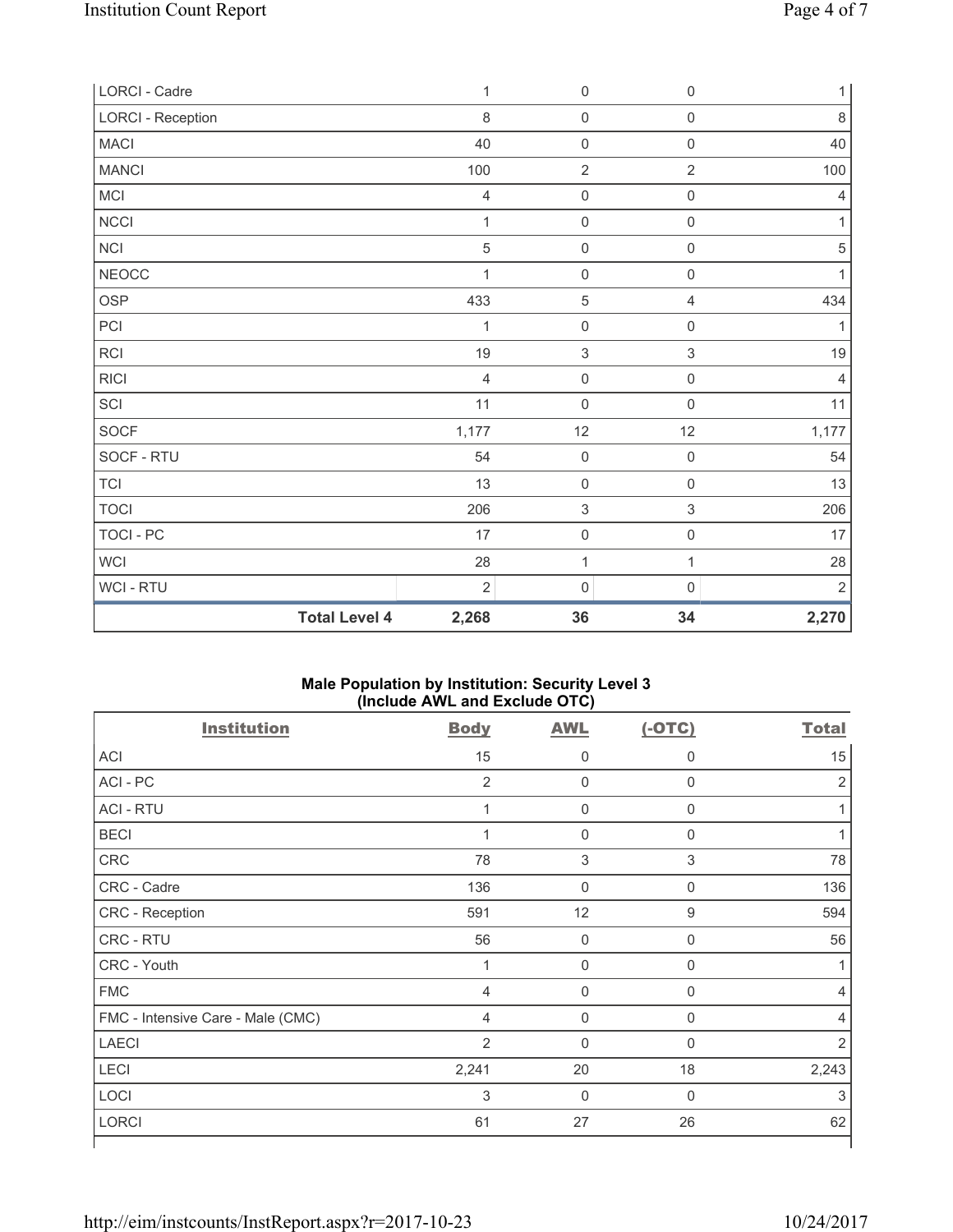| <b>Total Level 3</b>     | 11,895         | 134                       | 113                 | 11,916         |
|--------------------------|----------------|---------------------------|---------------------|----------------|
| WCI - RTU                | 29             | $\mathsf{O}\xspace$       | 0                   | 29             |
| WCI                      | 1,190          | $10$                      | 8                   | 1,192          |
| <b>TOCI - PC</b>         | 76             | $\mathsf{O}\xspace$       | $\mathsf{O}\xspace$ | 76             |
| <b>TOCI</b>              | 234            | $\ensuremath{\mathsf{3}}$ | $\overline{2}$      | 235            |
| TCI - Camp               | 1              | $\mathbf 0$               | $\mathsf 0$         | 1              |
| <b>TCI</b>               | 974            | $\overline{7}$            | $\overline{7}$      | 974            |
| SOCF                     | 3              | $\mathsf{O}\xspace$       | $\mathsf{O}\xspace$ | $\sqrt{3}$     |
| <b>RICI</b>              | 1              | $\mathsf{O}\xspace$       | $\boldsymbol{0}$    | 1              |
| RCI                      | 1,859          | 19                        | 17                  | 1,861          |
| PCI                      | 32             | 1                         | $\mathsf 0$         | 33             |
| <b>OSP</b>               | 3              | $\mathsf{O}\xspace$       | $\mathsf 0$         | $\sqrt{3}$     |
| <b>NEOCC</b>             | 437            | $\mathsf{O}\xspace$       | 0                   | 437            |
| NCI                      | $\overline{2}$ | $\mathsf{O}\xspace$       | $\mathsf{O}\xspace$ | $\overline{2}$ |
| NCCI - Camp              | 1              | $\mathsf{O}\xspace$       | 0                   | 1              |
| NCCI                     | $10$           | $\mathbf 1$               | $\mathbf{1}$        | $10$           |
| MCI                      | 1              | $\mathsf{O}\xspace$       | $\mathsf{O}\xspace$ | 1              |
| <b>MANCI</b>             | 2,086          | 18                        | 15                  | 2,089          |
| <b>MACI</b>              | 931            | 12                        | 6                   | 937            |
| <b>LORCI - Reception</b> | 736            | $\mathbf{1}$              | $\mathbf{1}$        | 736            |
| LORCI - Cadre            | 93             | $\mathsf{O}\xspace$       | $\mathsf{O}\xspace$ | 93             |

## **Male Population by Institution: Security Level 2 (Include AWL and Exclude OTC)**

| <b>Institution</b>                | <b>Body</b>               | <b>AWL</b>     | $(-OTC)$     | <b>Total</b> |
|-----------------------------------|---------------------------|----------------|--------------|--------------|
| <b>ACI</b>                        | 712                       | 10             | 8            | 714          |
| ACI - PC                          | 60                        | $\overline{0}$ | $\mathbf 0$  | 60           |
| <b>ACI - RTU</b>                  | 62                        | $\mathbf 0$    | $\mathbf 0$  | 62           |
| <b>BECI</b>                       | 1,437                     | 21             | 11           | 1,447        |
| CCI                               | 1,919                     | 16             | 9            | 1,926        |
| <b>CRC</b>                        | 151                       | $\,6\,$        | 4            | 153          |
| CRC - Cadre                       | 111                       | $\mathbf 0$    | $\mathbf 0$  | 111          |
| CRC - Reception                   | 261                       | 15             | 14           | 262          |
| <b>FMC</b>                        | 7                         | 1              | $\mathbf 0$  | 8            |
| FMC - Intensive Care - Male (CMC) | 16                        | 1              | $\mathbf 0$  | 17           |
| GCI                               | 531                       | 3              | 1            | 533          |
| <b>GCI-RTU</b>                    | 45                        | $\mathbf 0$    | $\mathbf 0$  | 45           |
| <b>LAECI</b>                      | 1,061                     | 14             | $10$         | 1,065        |
| LECI                              | $\ensuremath{\mathsf{3}}$ | $\mathbf 0$    | 0            | 3            |
| LECI - Camp                       | 1                         | $\mathbf 0$    | $\mathsf{0}$ | 1            |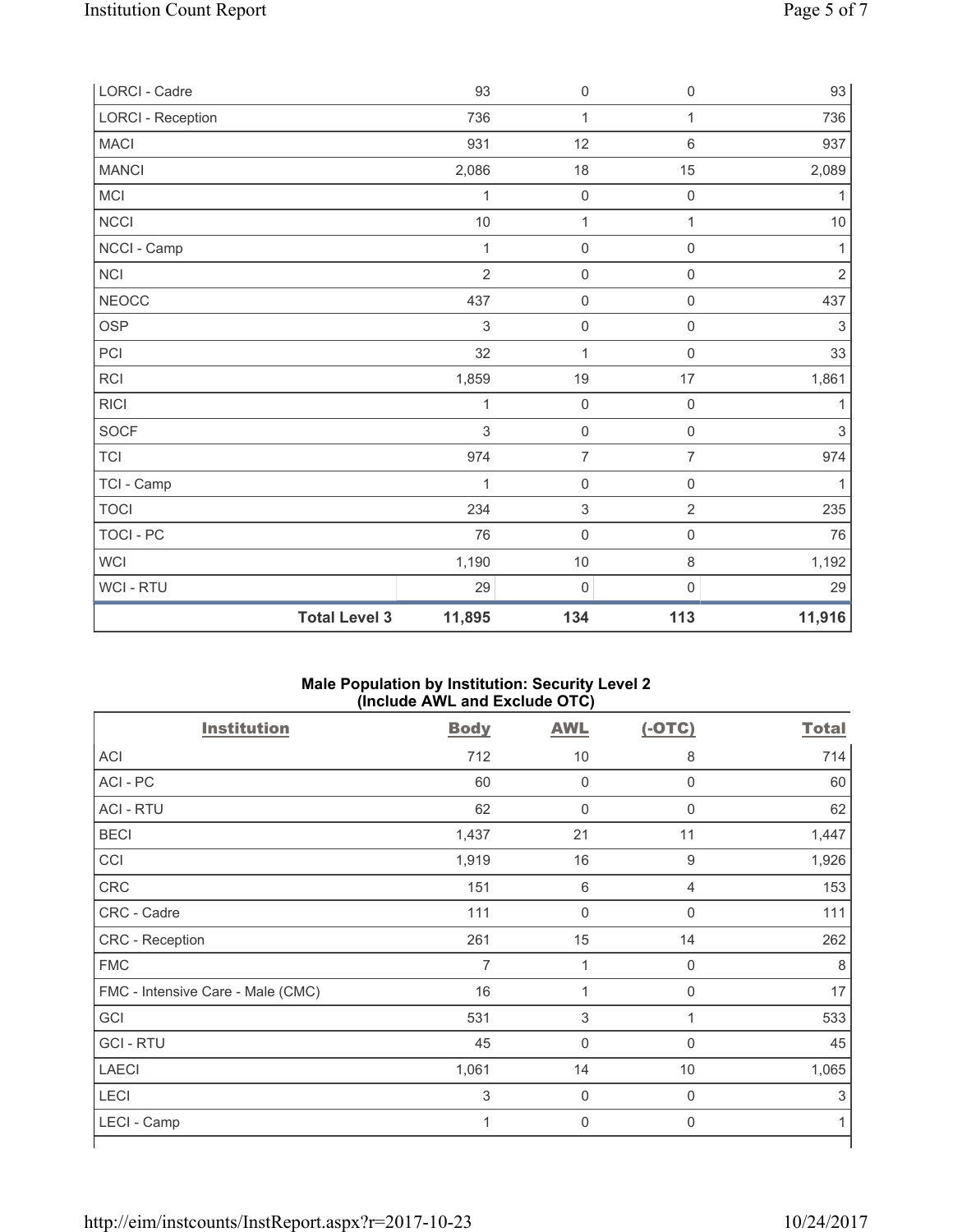| LOCI                     | 1,253                          | 7                   | $\overline{2}$      | 1,258          |
|--------------------------|--------------------------------|---------------------|---------------------|----------------|
| LORCI                    | 91                             | 21                  | 20                  | 92             |
| LORCI - Cadre            | 44                             | $\mathbf 0$         | 0                   | 44             |
| <b>LORCI - Reception</b> | 168                            | $\mathbf 1$         | $\boldsymbol{0}$    | 169            |
| <b>MACI</b>              | 83                             | $\mathsf{O}\xspace$ | $\mathsf{O}\xspace$ | 83             |
| <b>MANCI</b>             | 5                              | $\mathbf 0$         | $\mathsf{O}\xspace$ | $\sqrt{5}$     |
| MCI                      | 1,491                          | 12                  | $\mathsf g$         | 1,494          |
| MCI - Camp               | 1                              | $\mathbf 0$         | $\mathsf 0$         | 1              |
| NCCI                     | 1,357                          | 15                  | 12                  | 1,360          |
| NCCI - Camp              | 1                              | 0                   | $\boldsymbol{0}$    | 1              |
| NCI                      | 1,683                          | 20                  | 17                  | 1,686          |
| PCI                      | 709                            | 11                  | 3                   | 717            |
| RCI                      | 151                            | $\mathbf 0$         | $\mathsf 0$         | 151            |
| <b>RICI</b>              | 1,521                          | 26                  | 16                  | 1,531          |
| SCI                      | 953                            | 16                  | 11                  | 958            |
| <b>TCI</b>               | $\overline{7}$                 | $\mathbf 0$         | $\mathbf 0$         | $\overline{7}$ |
| <b>TOCI</b>              | 11                             | 1                   | 1                   | 11             |
| WCI                      | 4                              | $\mathsf{O}\xspace$ | 0                   | $\overline{4}$ |
|                          | <b>Total Level 2</b><br>15,910 | 217                 | 148                 | 15,979         |

# **Male Population by Institution: Security Level 1 (Include AWL and Exclude OTC)**

| <b>Institution</b>                | <b>Body</b>    | <b>AWL</b>     | $(-OTC)$            | <b>Total</b> |
|-----------------------------------|----------------|----------------|---------------------|--------------|
| <b>ACI</b>                        | 639            | $\,6\,$        | 1                   | 644          |
| ACI - PC                          | 1              | $\mathbf 0$    | $\mathbf 0$         |              |
| <b>ACI - RTU</b>                  | 35             | $\mathbf 0$    | $\mathbf 0$         | 35           |
| <b>BECI</b>                       | 783            | 16             | $\overline{7}$      | 792          |
| <b>BECI</b> - Camp                | 468            | $\mathbf 0$    | $\mathbf 0$         | 468          |
| CCI                               | 668            | $\overline{4}$ | $\boldsymbol{0}$    | 672          |
| CRC                               | 82             | $\,6\,$        | 4                   | 84           |
| CRC - Reception                   | 109            | $\sqrt{3}$     | $\overline{2}$      | 110          |
| CRC - RTU                         | 1              | $\mathsf 0$    | $\mathbf 0$         |              |
| <b>FMC</b>                        | 405            | $\,6\,$        | $\mathbf 0$         | 411          |
| FMC - Intensive Care - Male (CMC) | 23             | 1              | $\mathbf 0$         | 24           |
| GCI                               | 602            | 15             | $\overline{7}$      | 610          |
| GCI - Camp                        | 727            | $\sqrt{3}$     | $\mathsf{O}\xspace$ | 730          |
| <b>GCI-RTU</b>                    | 12             | $\pmb{0}$      | $\mathbf 0$         | 12           |
| <b>LAECI</b>                      | 675            | $\sqrt{3}$     | 3                   | 675          |
| <b>LECI</b>                       | $\overline{4}$ | 1              | $\mathbf 0$         | 5            |
| LECI - Camp                       | 181            | $\mathbf 0$    | $\mathsf{0}$        | 181          |